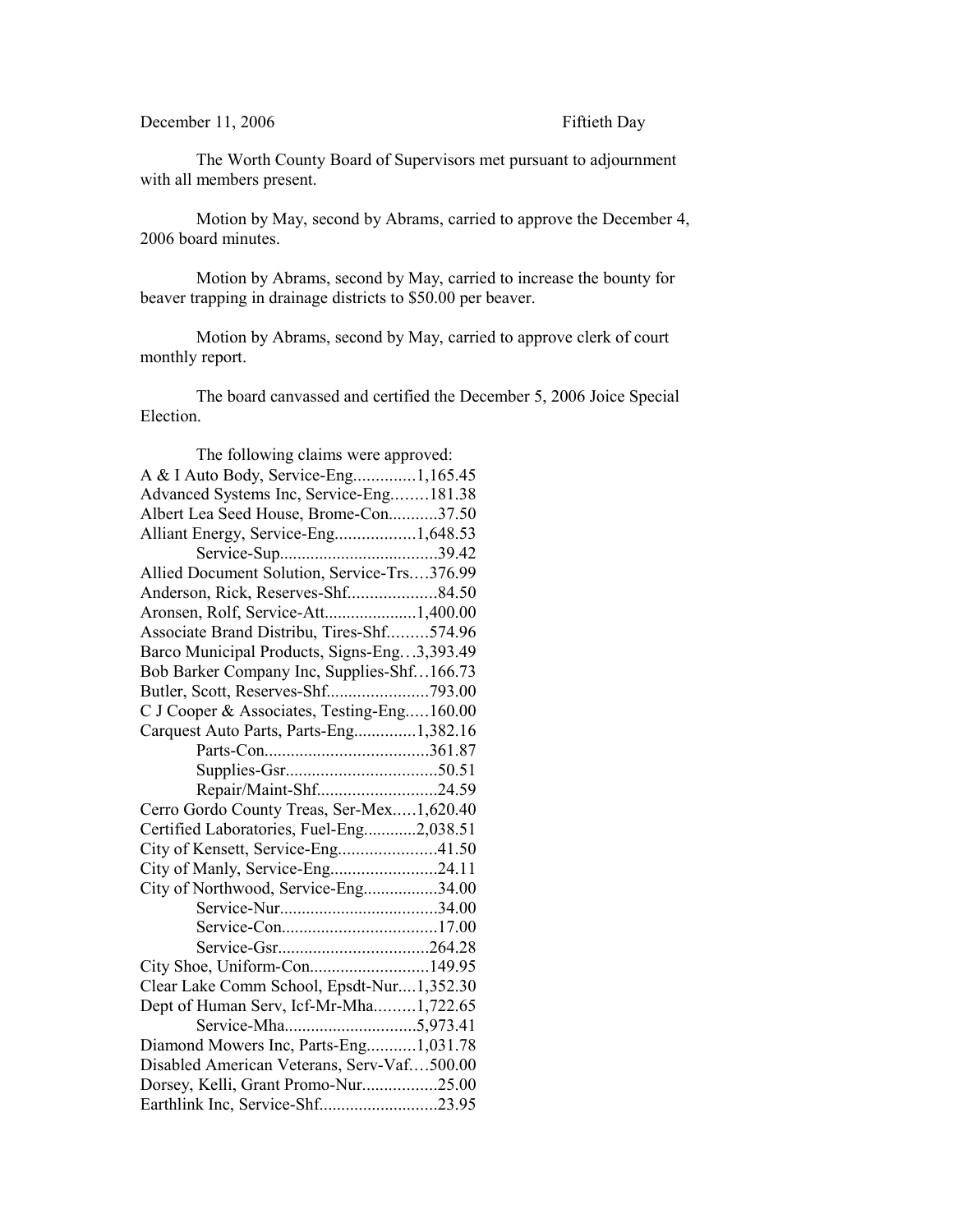| Electronic Engineering, Service-Ema30.00    |  |
|---------------------------------------------|--|
|                                             |  |
| Electronic Specialties, Service-Eng469.40   |  |
|                                             |  |
| Ethington, Nancy, Mileage-Mha141.86         |  |
| Falkstone Llc, Rock-Con2,612.46             |  |
| Fallgatter's Market, Supplies-Con21.79      |  |
|                                             |  |
| Food Prep-Shf474.59                         |  |
| Ferden, Eugene, Meeting-Vaf59.84            |  |
| Ferley, Paul, Meeting-Vaf50.00              |  |
| Fiala Office Products Lt, Service-Trs25.00  |  |
|                                             |  |
| Five Star Cooperative, Parts-Eng9.56        |  |
| Five Star Shop Service, Supplies-Eng449.90  |  |
| Forest City Community Sc, Epsdt-Nur15.10    |  |
| Frank Dunn Company, Supplies-Eng1,148.00    |  |
| Geocomm, Service-E9113,350.00               |  |
| Greens Keepers Lawn, Mowing-Con1,990.00     |  |
|                                             |  |
| Greve Law Office, Photocopies-Att90.50      |  |
|                                             |  |
|                                             |  |
| Hackbart, Philip E., Meeting-Vaf59.84       |  |
| Hampton-Dumont Co Sch, Epsdt-Nur304.40      |  |
| Hancock County Auditor, Mileage-Aud37.08    |  |
| Hanna, Tom, Service-Con1,400.00             |  |
| Heartland Technology, Service-Dap32.50      |  |
| Helgeson, Andrew, Bounty-Daa20.00           |  |
| Hill, Aaron, Bounty-Daa40.00                |  |
| Hotel Northwood, Rent-Soc200.00             |  |
| Huber Supply Co, Supplies-Eng119.52         |  |
| Huftalin, Raymond, Exp-Ema514.58            |  |
|                                             |  |
| Humboldt Comm School, Epsdt-Nur144.50       |  |
| Interstate Motor Trucks, Parts-Eng890.29    |  |
| Ios Office Solutions, Supplies-Aud78.95     |  |
|                                             |  |
| Iowa State Sheriff's & D, Dues-Shf360.00    |  |
|                                             |  |
|                                             |  |
| Jacks O.K. Tire Service, Tires-Eng6,247.48  |  |
| Joe's Collision & Performance, Ser-Hha14.50 |  |
| Kenison, Elizabeth, Expense-Rec320.55       |  |
| Kuennen, Joseph, Supplies-Gsr110.81         |  |
| L R Falk Const Co, Rock-Eng2,985.73         |  |
| Lake Mills Comm Schools, Epsdt-Nur28.90     |  |
| Lake Mills Lumber Co, Supplies-Eng19.20     |  |
| Lawson Products Inc, Supplies-Eng782.53     |  |
| Lea Mobile Glass Inc, Parts-Eng466.00       |  |
| Liberty Square, Service-Mha1,050.00         |  |
| Low's Standard, Fuel-Asr28.50               |  |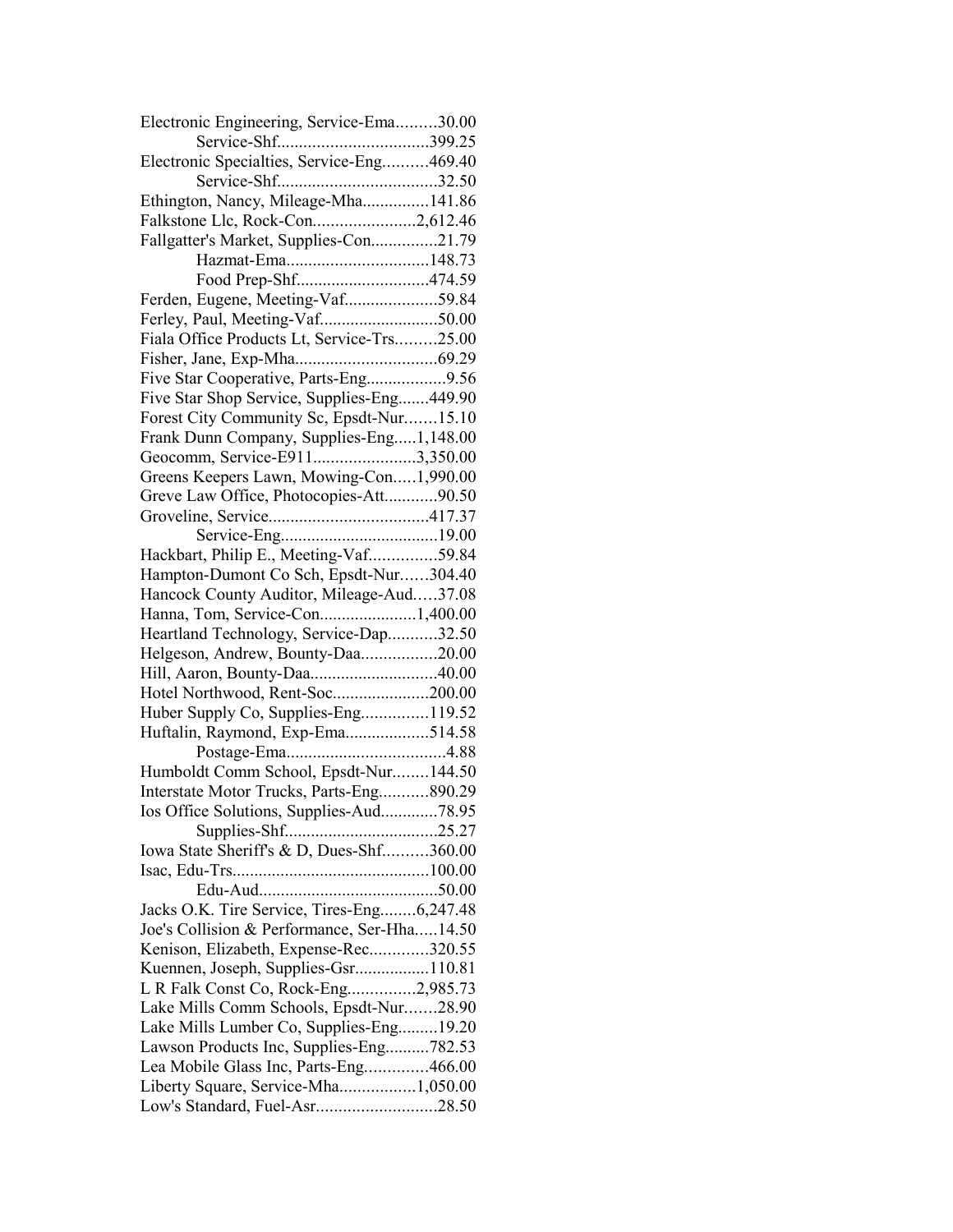| Marshall & Swift Inc, Supplies-Gsr11.86<br>Mason City Business, Service-Trs34<br>Equip-Dap7,069.00<br>Matt Parrott & Sons Co, Supplies-Aud144.47<br>May, Dennis, Mileage-Sup184.30<br>Mechem, Elsie L, Mileage-Mha145.14<br>Mediacom, Service-Con164.90<br>Menards, Supplies-Eng129.39<br>Mercy Medical Center, Service-Mex670.40<br>Mi-B & J Water, Service-Shf10.00<br>Midwest Wireless, Service-Eng41.64<br>Service-Mha122.85<br>Mireles, Sandra, Exp-Mha84.48<br>Mileage-Mha532.59<br>Mitchell Co Care, Service-Mha1,575.00<br>Mitchell Co Sheriff, Service-Shf900.00<br>Mueller, Dean A, Meals-Con99.97<br>Mueller, Mike, Supplies-Con170.00<br>Mueller, Ryan, Supplies-Con370.00<br>Napa Auto Parts, Parts-Eng298.87<br>Nashua/Plainfield Comm, Escrow-Nur205.30<br>Ncs Computers, Service-Att269.00<br>Niebur, Ellen, Mileage-Mha45.92<br>North IA Comm School, Escrow-Nur72.20 |  |
|----------------------------------------------------------------------------------------------------------------------------------------------------------------------------------------------------------------------------------------------------------------------------------------------------------------------------------------------------------------------------------------------------------------------------------------------------------------------------------------------------------------------------------------------------------------------------------------------------------------------------------------------------------------------------------------------------------------------------------------------------------------------------------------------------------------------------------------------------------------------------------------|--|
|                                                                                                                                                                                                                                                                                                                                                                                                                                                                                                                                                                                                                                                                                                                                                                                                                                                                                        |  |
|                                                                                                                                                                                                                                                                                                                                                                                                                                                                                                                                                                                                                                                                                                                                                                                                                                                                                        |  |
|                                                                                                                                                                                                                                                                                                                                                                                                                                                                                                                                                                                                                                                                                                                                                                                                                                                                                        |  |
|                                                                                                                                                                                                                                                                                                                                                                                                                                                                                                                                                                                                                                                                                                                                                                                                                                                                                        |  |
|                                                                                                                                                                                                                                                                                                                                                                                                                                                                                                                                                                                                                                                                                                                                                                                                                                                                                        |  |
|                                                                                                                                                                                                                                                                                                                                                                                                                                                                                                                                                                                                                                                                                                                                                                                                                                                                                        |  |
|                                                                                                                                                                                                                                                                                                                                                                                                                                                                                                                                                                                                                                                                                                                                                                                                                                                                                        |  |
|                                                                                                                                                                                                                                                                                                                                                                                                                                                                                                                                                                                                                                                                                                                                                                                                                                                                                        |  |
|                                                                                                                                                                                                                                                                                                                                                                                                                                                                                                                                                                                                                                                                                                                                                                                                                                                                                        |  |
|                                                                                                                                                                                                                                                                                                                                                                                                                                                                                                                                                                                                                                                                                                                                                                                                                                                                                        |  |
|                                                                                                                                                                                                                                                                                                                                                                                                                                                                                                                                                                                                                                                                                                                                                                                                                                                                                        |  |
|                                                                                                                                                                                                                                                                                                                                                                                                                                                                                                                                                                                                                                                                                                                                                                                                                                                                                        |  |
|                                                                                                                                                                                                                                                                                                                                                                                                                                                                                                                                                                                                                                                                                                                                                                                                                                                                                        |  |
|                                                                                                                                                                                                                                                                                                                                                                                                                                                                                                                                                                                                                                                                                                                                                                                                                                                                                        |  |
|                                                                                                                                                                                                                                                                                                                                                                                                                                                                                                                                                                                                                                                                                                                                                                                                                                                                                        |  |
|                                                                                                                                                                                                                                                                                                                                                                                                                                                                                                                                                                                                                                                                                                                                                                                                                                                                                        |  |
|                                                                                                                                                                                                                                                                                                                                                                                                                                                                                                                                                                                                                                                                                                                                                                                                                                                                                        |  |
|                                                                                                                                                                                                                                                                                                                                                                                                                                                                                                                                                                                                                                                                                                                                                                                                                                                                                        |  |
|                                                                                                                                                                                                                                                                                                                                                                                                                                                                                                                                                                                                                                                                                                                                                                                                                                                                                        |  |
|                                                                                                                                                                                                                                                                                                                                                                                                                                                                                                                                                                                                                                                                                                                                                                                                                                                                                        |  |
|                                                                                                                                                                                                                                                                                                                                                                                                                                                                                                                                                                                                                                                                                                                                                                                                                                                                                        |  |
|                                                                                                                                                                                                                                                                                                                                                                                                                                                                                                                                                                                                                                                                                                                                                                                                                                                                                        |  |
|                                                                                                                                                                                                                                                                                                                                                                                                                                                                                                                                                                                                                                                                                                                                                                                                                                                                                        |  |
|                                                                                                                                                                                                                                                                                                                                                                                                                                                                                                                                                                                                                                                                                                                                                                                                                                                                                        |  |
|                                                                                                                                                                                                                                                                                                                                                                                                                                                                                                                                                                                                                                                                                                                                                                                                                                                                                        |  |
|                                                                                                                                                                                                                                                                                                                                                                                                                                                                                                                                                                                                                                                                                                                                                                                                                                                                                        |  |
|                                                                                                                                                                                                                                                                                                                                                                                                                                                                                                                                                                                                                                                                                                                                                                                                                                                                                        |  |
|                                                                                                                                                                                                                                                                                                                                                                                                                                                                                                                                                                                                                                                                                                                                                                                                                                                                                        |  |
|                                                                                                                                                                                                                                                                                                                                                                                                                                                                                                                                                                                                                                                                                                                                                                                                                                                                                        |  |
|                                                                                                                                                                                                                                                                                                                                                                                                                                                                                                                                                                                                                                                                                                                                                                                                                                                                                        |  |
| Northern Iowa Therapy Pc, Serv-Nur130.00                                                                                                                                                                                                                                                                                                                                                                                                                                                                                                                                                                                                                                                                                                                                                                                                                                               |  |
| Northwood Anchor, Service-Eng16.38                                                                                                                                                                                                                                                                                                                                                                                                                                                                                                                                                                                                                                                                                                                                                                                                                                                     |  |
|                                                                                                                                                                                                                                                                                                                                                                                                                                                                                                                                                                                                                                                                                                                                                                                                                                                                                        |  |
|                                                                                                                                                                                                                                                                                                                                                                                                                                                                                                                                                                                                                                                                                                                                                                                                                                                                                        |  |
|                                                                                                                                                                                                                                                                                                                                                                                                                                                                                                                                                                                                                                                                                                                                                                                                                                                                                        |  |
| Northwood Co-Op Elevator, Suppl-Con5.00                                                                                                                                                                                                                                                                                                                                                                                                                                                                                                                                                                                                                                                                                                                                                                                                                                                |  |
| Northwood Electric Inc, Service-Eng25.00                                                                                                                                                                                                                                                                                                                                                                                                                                                                                                                                                                                                                                                                                                                                                                                                                                               |  |
| Northwood Equip Inc, Parts-Eng190.64                                                                                                                                                                                                                                                                                                                                                                                                                                                                                                                                                                                                                                                                                                                                                                                                                                                   |  |
|                                                                                                                                                                                                                                                                                                                                                                                                                                                                                                                                                                                                                                                                                                                                                                                                                                                                                        |  |
|                                                                                                                                                                                                                                                                                                                                                                                                                                                                                                                                                                                                                                                                                                                                                                                                                                                                                        |  |
| Northwood Motor Co, Parts-Con7.90                                                                                                                                                                                                                                                                                                                                                                                                                                                                                                                                                                                                                                                                                                                                                                                                                                                      |  |
| Northwood Sanitation, Service-Nur60.00                                                                                                                                                                                                                                                                                                                                                                                                                                                                                                                                                                                                                                                                                                                                                                                                                                                 |  |
|                                                                                                                                                                                                                                                                                                                                                                                                                                                                                                                                                                                                                                                                                                                                                                                                                                                                                        |  |
| Northwood True Value, Equip-Asr13.48                                                                                                                                                                                                                                                                                                                                                                                                                                                                                                                                                                                                                                                                                                                                                                                                                                                   |  |
| Supplies-Con127.24                                                                                                                                                                                                                                                                                                                                                                                                                                                                                                                                                                                                                                                                                                                                                                                                                                                                     |  |
| Northwood Welding, Supplies-Eng82.80                                                                                                                                                                                                                                                                                                                                                                                                                                                                                                                                                                                                                                                                                                                                                                                                                                                   |  |
|                                                                                                                                                                                                                                                                                                                                                                                                                                                                                                                                                                                                                                                                                                                                                                                                                                                                                        |  |
| Northwoods State Bank, Expense-Shf208.79                                                                                                                                                                                                                                                                                                                                                                                                                                                                                                                                                                                                                                                                                                                                                                                                                                               |  |
| Olsen Implement Co, Parts-Eng464.98                                                                                                                                                                                                                                                                                                                                                                                                                                                                                                                                                                                                                                                                                                                                                                                                                                                    |  |
|                                                                                                                                                                                                                                                                                                                                                                                                                                                                                                                                                                                                                                                                                                                                                                                                                                                                                        |  |
| Omb Police Supply, Supplies-Shf601.83                                                                                                                                                                                                                                                                                                                                                                                                                                                                                                                                                                                                                                                                                                                                                                                                                                                  |  |